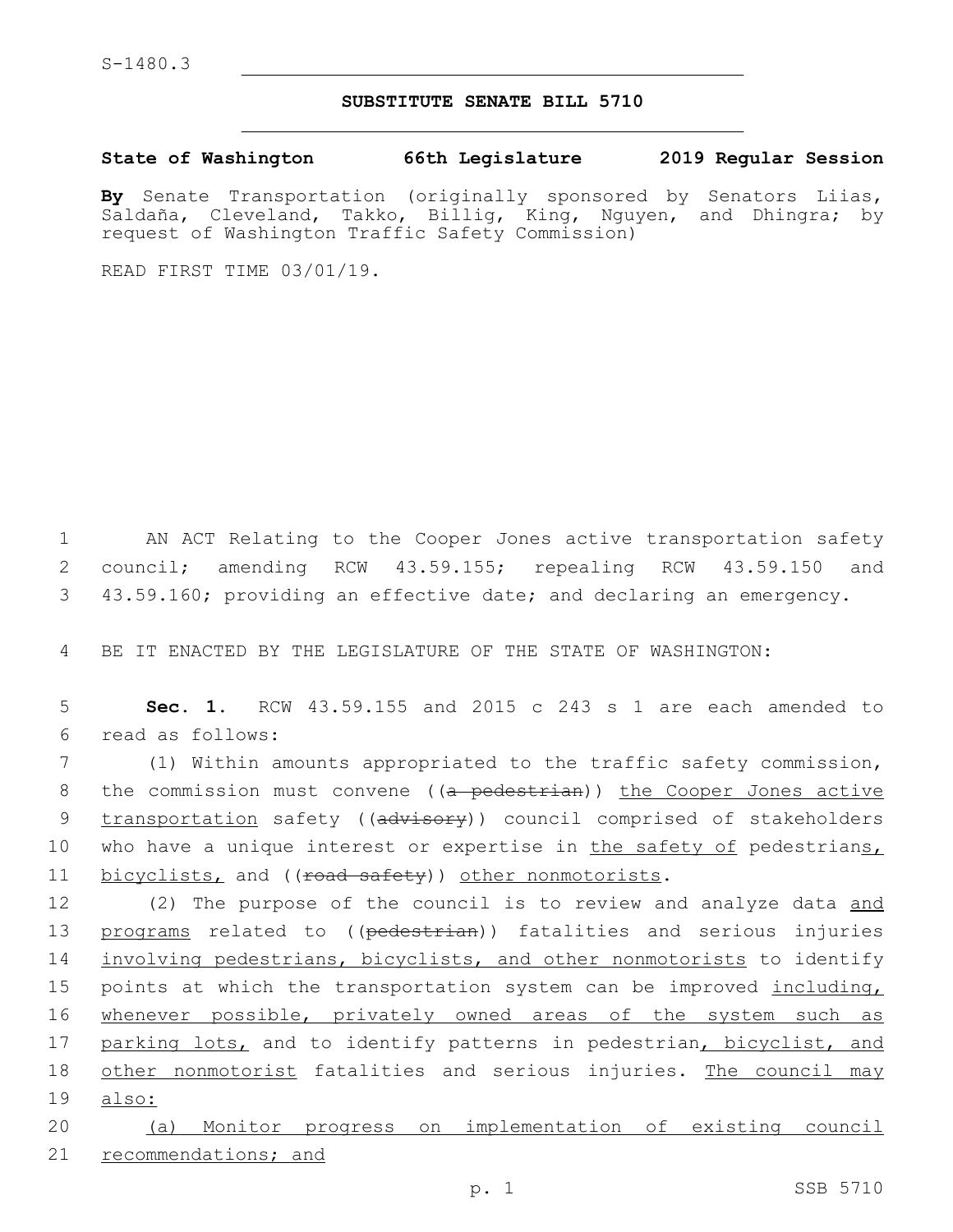1 (b) Seek opportunities to expand consideration and implementation 2 of the principles of systematic safety, including areas where data 3 collection may need improvement. 4 (3)(a) The council may include, but is not limited to: 5 (i) A representative from the commission; 6 (ii) A coroner from the county in which (( $t$ he most)) pedestrian, 7 bicyclist, or nonmotorist deaths have occurred; 8 (iii) ((A representative from the Washington association of 9 sheriffs and police chiefs; 10  $(iv)$ ) Multiple members of law enforcement who have investigated 11 pedestrian, bicyclist, or nonmotorist fatalities; 12  $((\downarrow \downarrow \downarrow))$   $(i \vee j)$  A traffic engineer; 13 (((vi)) (v) A representative from the department of 14 transportation and a representative from the department of health; 15 (((vii)) (vi) A representative from the association of 16 Washington cities((, and up to two stakeholders, chosen by the 17 council, who represent municipalities in which at least one 18 pedestrian fatality has occurred in the previous three years)); ((and 19 (viii) A representative from the Washington state 20 association of counties; 21 (viii) A representative from a pedestrian advocacy group; and 22 (ix) A representative from a bicyclist or other nonmotorist 23 advocacy group. 24 (b) The commission may invite other representatives of 25 stakeholder groups to participate in the council as deemed 26 appropriate by the commission. Additionally, the commission may 27 invite a victim or family member of a victim to participate in the 28 council. 29 (4) The council must meet at least quarterly. By December 31st of 30 each year, the council must issue an annual report detailing any 31 findings and recommendations to the governor and the transportation 32 committees of the legislature. The commission must provide the annual 33 report electronically to all municipal governments and state agencies 34 that participated in the council during that calendar year. 35 Additionally, the council must report any budgetary or fiscal 36 recommendations to the office of financial management and the 37 legislature by August 1st on a biennial basis. 38 (5) As part of the review of pedestrian, bicyclist, or 39 nonmotorist fatalities and serious injuries that occur in Washington,

p. 2 SSB 5710

40 the council may review any available information, including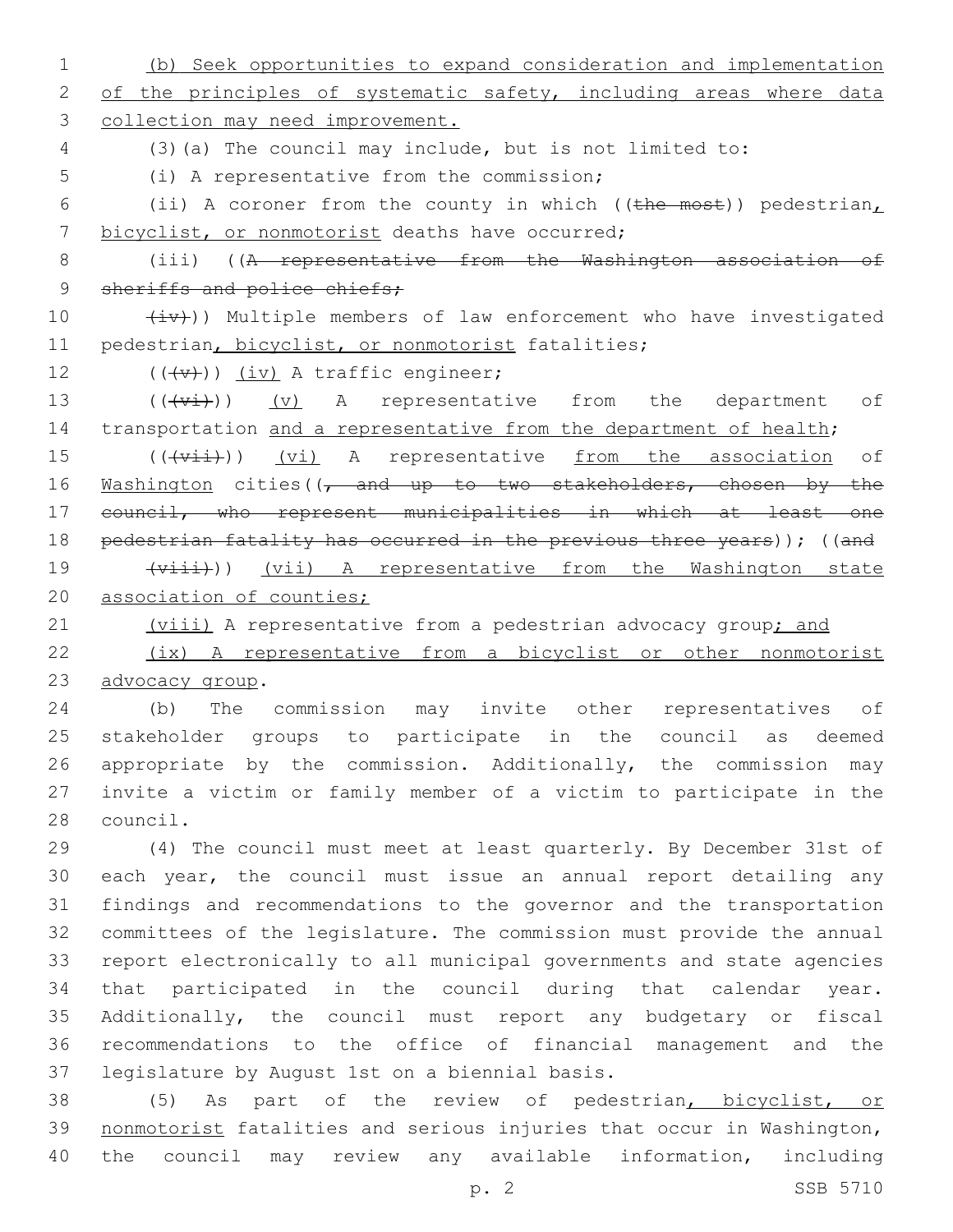((accident)) crash information maintained in existing databases; statutes, rules, policies, or ordinances governing pedestrians and traffic related to the incidents; and any other relevant information. The council may make recommendations regarding changes in statutes, ordinances, rules, and policies that could improve pedestrian, bicyclist, or nonmotorist safety. Additionally, the council may make recommendations on how to improve traffic fatality and serious injury 8 data quality, including crashes that occur in privately owned 9 property such as parking lots. The council may consult with local cities and counties, as well as, local police departments and other 11 law enforcement agencies and associations representing those jurisdictions on how to improve data quality regarding crashes 13 occurring on private property.

 (6)(a) Documents prepared by or for the council are inadmissible and may not be used in a civil or administrative proceeding, except that any document that exists before its use or consideration in a review by the council, or that is created independently of such review, does not become inadmissible merely because it is reviewed or used by the council. For confidential information, such as personally identifiable information and medical records, which are obtained by the council, neither the commission nor the council may publicly disclose such confidential information. No person who was in attendance at a meeting of the council or who participated in the creation, retention, collection, or maintenance of information or documents specifically for the commission or the council shall be permitted to testify in any civil action as to the content of such proceedings or of the documents and information prepared specifically 28 as part of the activities of the council. However, recommendations from the council and the commission generally may be disclosed 30 without personal identifiers.

 (b) The council may review, only to the extent otherwise permitted by law or court rule when determined to be relevant and necessary: Any law enforcement incident documentation, such as incident reports, dispatch records, and victim, witness, and suspect statements; any supplemental reports, probable cause statements, and 911 call taker's reports; and any other information determined to be relevant to the review. The commission and the council must maintain the confidentiality of such information to the extent required by any applicable law.39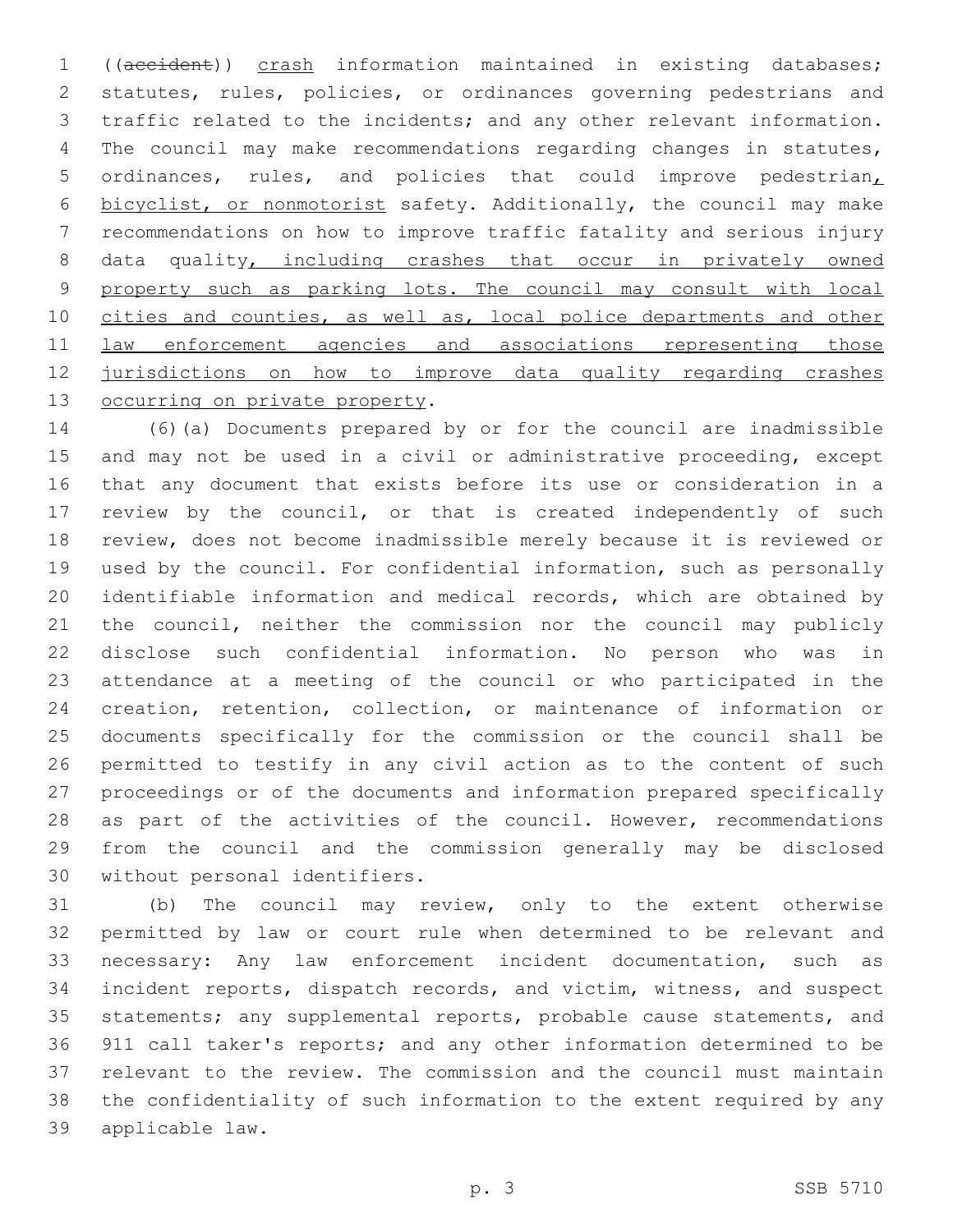(7) If acting in good faith, without malice, and within the parameters of and protocols established under this chapter, representatives of the commission and the council are immune from civil liability for an activity related to reviews of particular 5 fatalities and serious injuries.

6 (8) This section must not be construed to provide a private civil 7 cause of action.

8 (9)(a) The council may receive gifts, grants, or endowments from 9 public or private sources that are made from time to time, in trust 10 or otherwise, for the use and benefit of the purposes of the council 11 and spend the gifts, grants, or endowments from the public or private 12 sources according to their terms, unless the receipt of the gifts, 13 grants, or endowments violates RCW 42.17A.560.

14 (b) Subject to the appropriation of funds for this specific 15 purpose, the council may provide grants targeted at improving 16 pedestrian, bicyclist, or nonmotorist safety in accordance with 17 recommendations made by the council.

 (10) ((By December 1, 2018, the council must report to the transportation committees of the legislature on the strategies that have been deployed to improve pedestrian safety by the council and make a recommendation as to whether the council should be continued and if there are any improvements the legislature can make to improve 23 the council.

24 (11)) For purposes of this section:

25 (a) "Bicyclist fatality" means any death of a bicyclist resulting 26 from a collision, whether on a roadway, at an intersection, along an 27 adjacent sidewalk, or on a path that is contiguous with a roadway.

28 (b) "Council" means the ((pedestrian)) Cooper Jones active 29 transportation safety ((advisory)) council.

30 (((b))) (c) "Nonmotorist" means anyone using the transportation 31 system who are not in a vehicle.

32 (d) "Pedestrian fatality" means any death of a pedestrian 33 resulting from a collision ((with a vehicle)), whether on a roadway, 34 at an intersection, along an adjacent sidewalk, or on a path that is 35 contiguous with a roadway.

 $((+e))$   $(e)$  "Serious injury" means any injury other than a fatal injury that prevents the injured person from walking, driving, or normally continuing the activities the person was capable of 39 performing before the injury occurred.

40 (((12) This section expires June 30, 2019.))